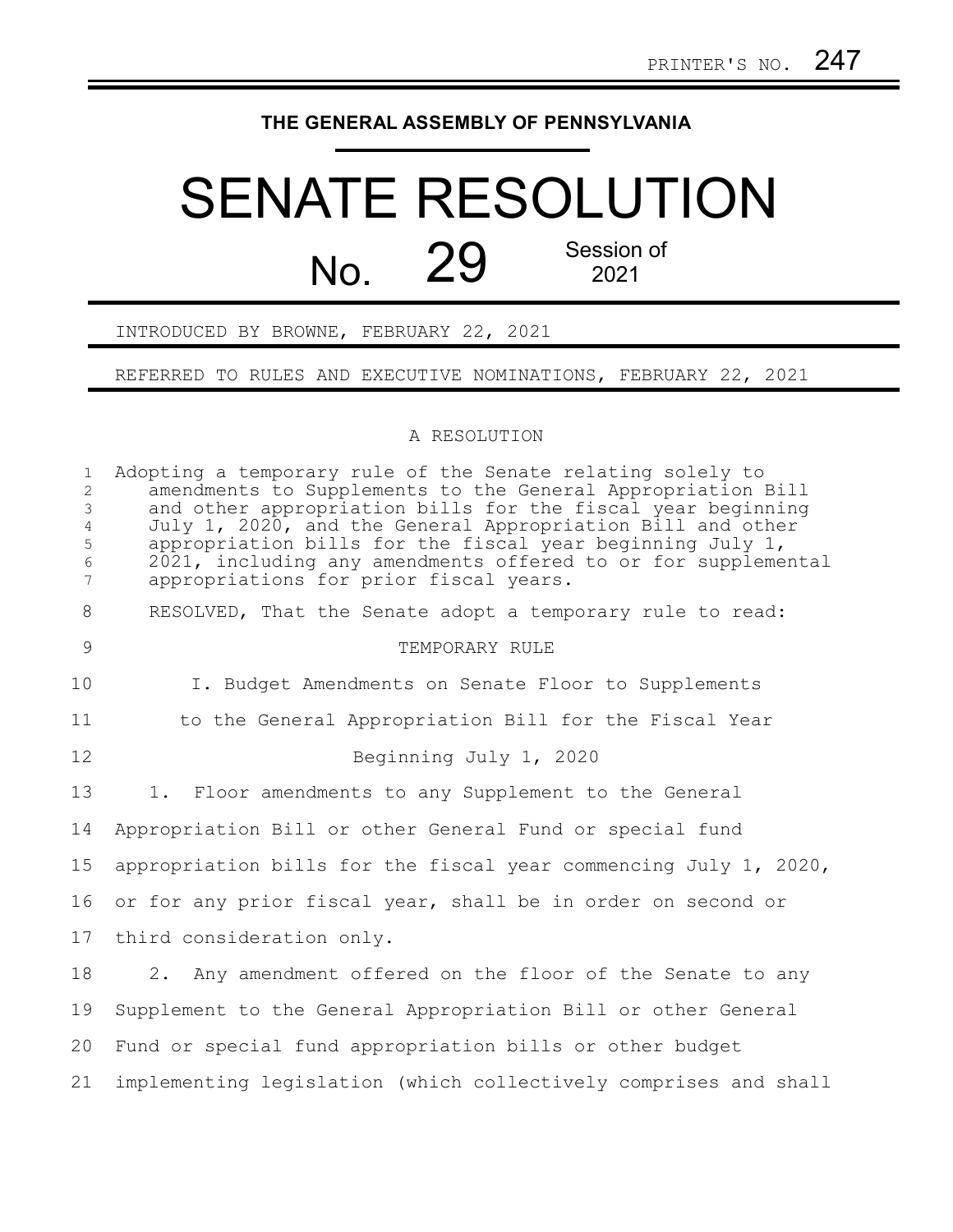be referred to as the 2020-2021 Budget) that proposes spending from the General Fund or any special fund for the Commonwealth 2020-2021 fiscal year, or any prior fiscal year, at a level different from the amount contained in the 2020-2021 Budget as reported from the Appropriations Committee shall not be in order and may not be considered unless the amendment contains sufficient revisions or reductions to that 2020-2021 Budget so that the amendment does not result in a net increase to the total spending and yields a balanced budget based on current and projected revenues. Where a proposed alteration in any Supplement to the General Appropriation Bill is balanced, in whole or in part, by a change in other appropriation bills or other budget implementing legislation, the amendment shall have appended thereto a "statement of intent" setting forth the proposed adjustment to the other appropriation bill or bills that will result in no net increase in the total spending from the General Fund or any special fund contained within the 2020- 2021 Budget as reported from the Appropriations Committee. 3. For the purpose of this temporary rule, the Legislative Reference Bureau, in drafting any amendment to any Supplement to the General Appropriation Bill or any other appropriation bill, shall append the "statement of intent" required for a proposal which involves more than one bill. 1 2 3 4 5 6 7 8 9 10 11 12 13 14 15 16 17 18 19 20 21 22 23

24 25

II. Budget Amendments on Senate Floor to the General Appropriation Bill and Other Appropriation

Bills for the Fiscal Year Beginning July 1, 2021 1. Floor amendments to the General Appropriation Bill or other General Fund or special fund appropriation bills for the fiscal year commencing July 1, 2021, or for any prior fiscal year shall be in order on second or third consideration only. 26 27 28 29 30

20210SR0029PN0247 - 2 -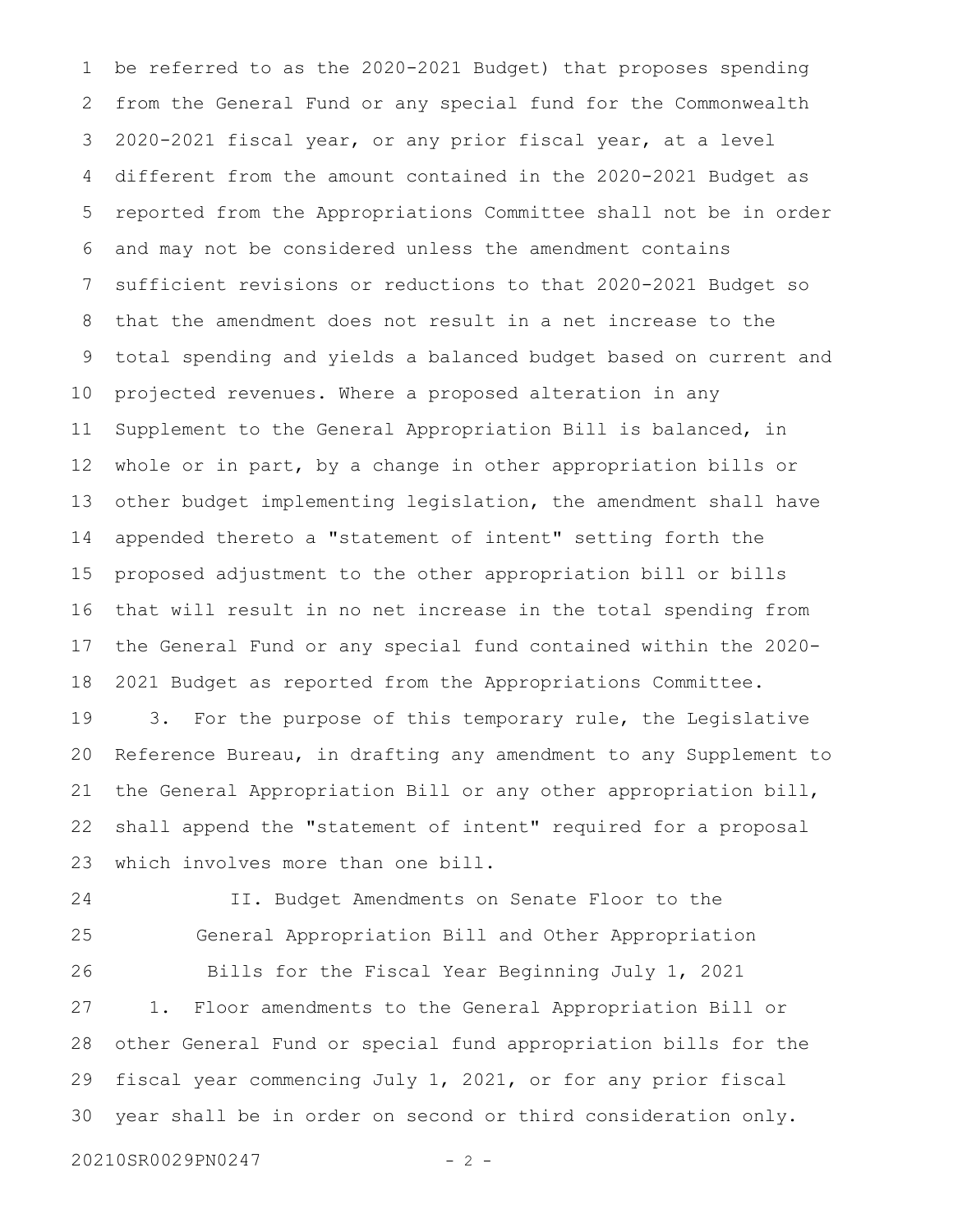2. Any amendment offered on the floor of the Senate to the General Appropriation Bill or other General Fund or special fund appropriation bills or other budget implementing legislation (which collectively comprises and shall be referred to as the 2021-2022 Budget) that proposes spending from the General Fund or any special fund for the Commonwealth 2021-2022 fiscal year, or any prior fiscal year, at a level different from the amount contained in the 2021-2022 Budget as reported from the Appropriations Committee shall not be in order and may not be considered unless the amendment contains sufficient revisions or reductions to that 2021-2022 Budget so that the amendment does not result in a net increase to the total spending and yields a balanced budget based on current and projected revenues. Where a proposed alteration in the General Appropriation Bill is balanced, in whole or in part, by a change in other appropriation bills or other budget implementing legislation, the amendment shall have appended thereto a "statement of intent" setting forth the proposed adjustment to the other appropriation bill or bills that will result in no net increase in the total spending from the General Fund or any special fund contained within the 2021-2022 Budget as reported from the Appropriations Committee. 1 2 3 4 5 6 7 8 9 10 11 12 13 14 15 16 17 18 19 20 21 22

3. For the purpose of this temporary rule, the Legislative Reference Bureau, in drafting any amendment to the General Appropriation Bill or any other appropriation bill, shall append the "statement of intent" required for a proposal which involves more than one bill. 23 24 25 26 27

III. Suspension This temporary rule may be temporarily suspended only by a vote of the majority of the members elected to the Senate. 28 29 30

20210SR0029PN0247 - 3 -